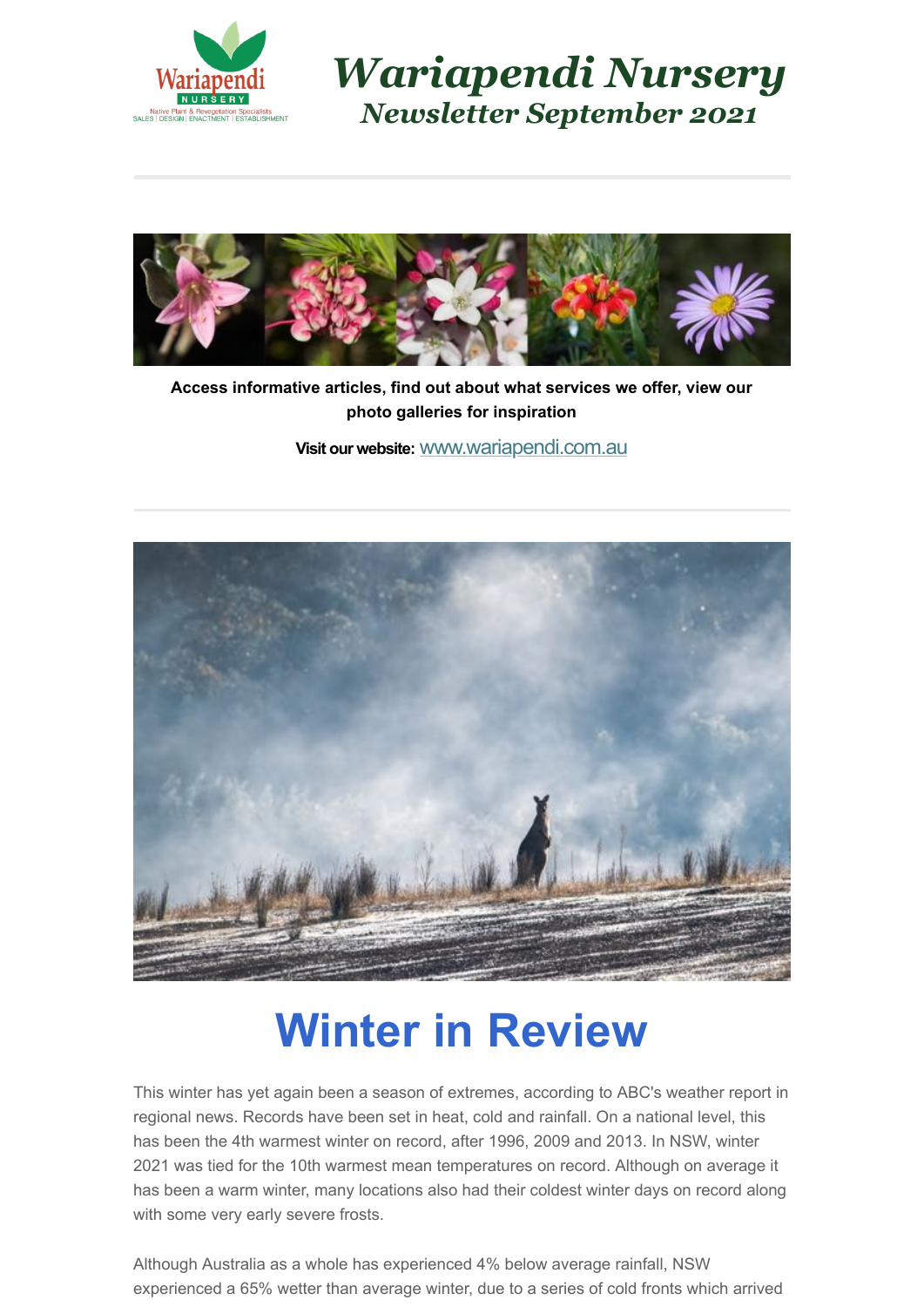across June, with some areas achieving their highest daily or winter total rainfall on record.

The outlook for spring is forecast to be above average rainfall for the eastern two thirds of Australia, above average fire potential for SE Queensland and Northern NSW, while lower than average for the wetter parts of SE Australia, and above average temperatures for Northern and South Eastern Australia. So overall it looks like a great planting season this spring and summer. Fingers crossed!

[You can read the Bureau of Meterology's full seasonal summary for NSW's winter here.](http://www.bom.gov.au/climate/current/season/nsw/summary.shtml)



Watch the Bureau of Meteorology's Climate and Water Outlook for Spring 2021

# **Australian Plants for Australian Gardens**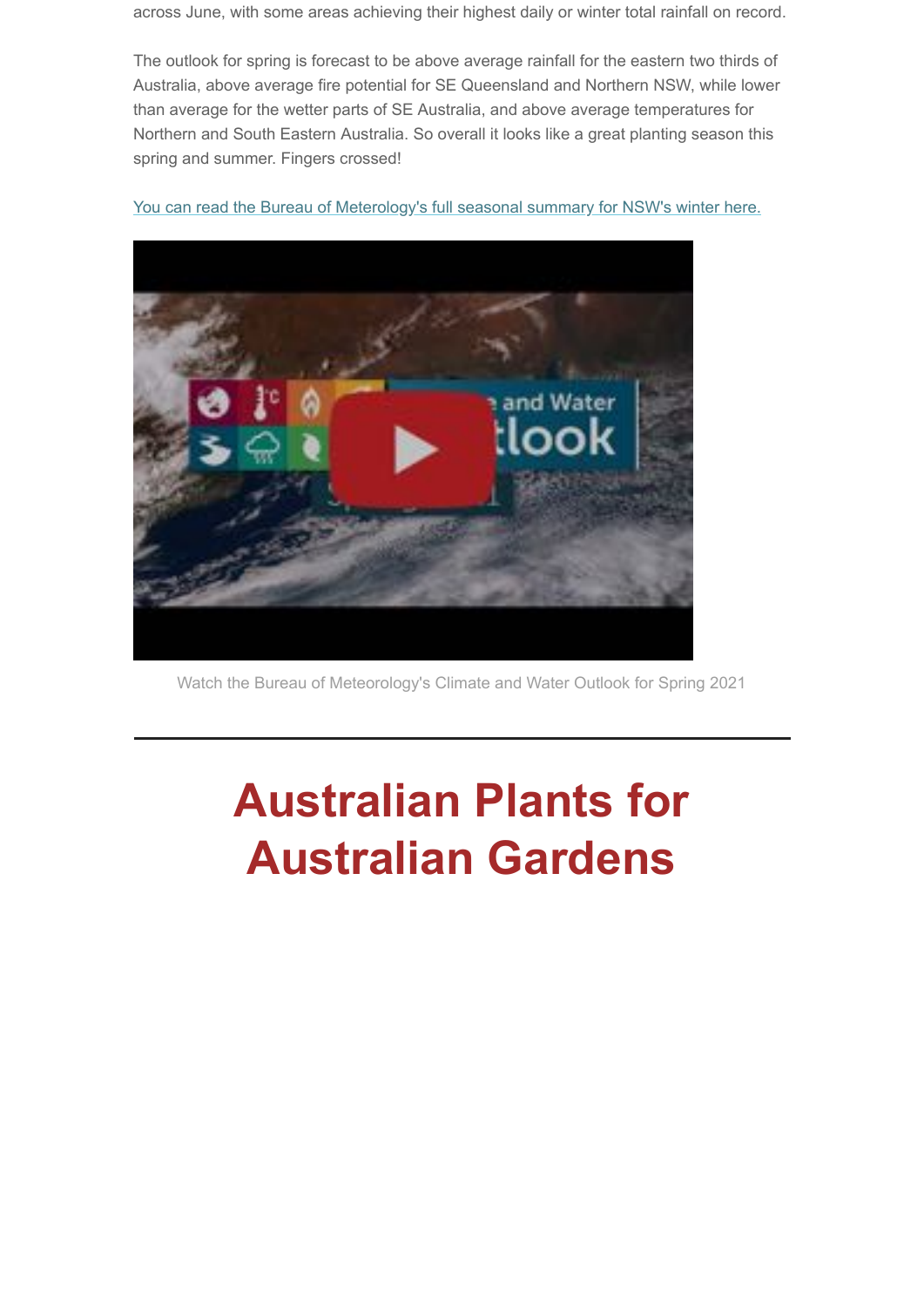

Above is a view of a small portion of the gardens we established about 5 years ago at Wilburra Estate in Kangaroo Valley. Native plants not only provide a stunning backdrop for the house it also attracts a myriad of birds to provide movement, interest and bird song.



About 2 years ago we upgraded the boring dam to provide a wonderful and relaxing entertainment area with a magnificent view over the dam through to the stunning escarpments of Kangaroo Valley.

Wilburra Estate is known as one of the premier farm stays in Australia. It is nestled high up on the upper slopes with spectacular views up to stunning rock escarpments and down into beautiful rural views of Kangaroo Valley. It also adjoins stunning, natural blue gum forests. The gardens and water bodies attract birds and wildlife from the adjoining forest for those who wish to admire our unique and wonderful native fauna. For further information about Wilburra go to [http://www.wilburra-at-barrengarry.com.au](http://www.wilburra-at-barrengarry.com.au/)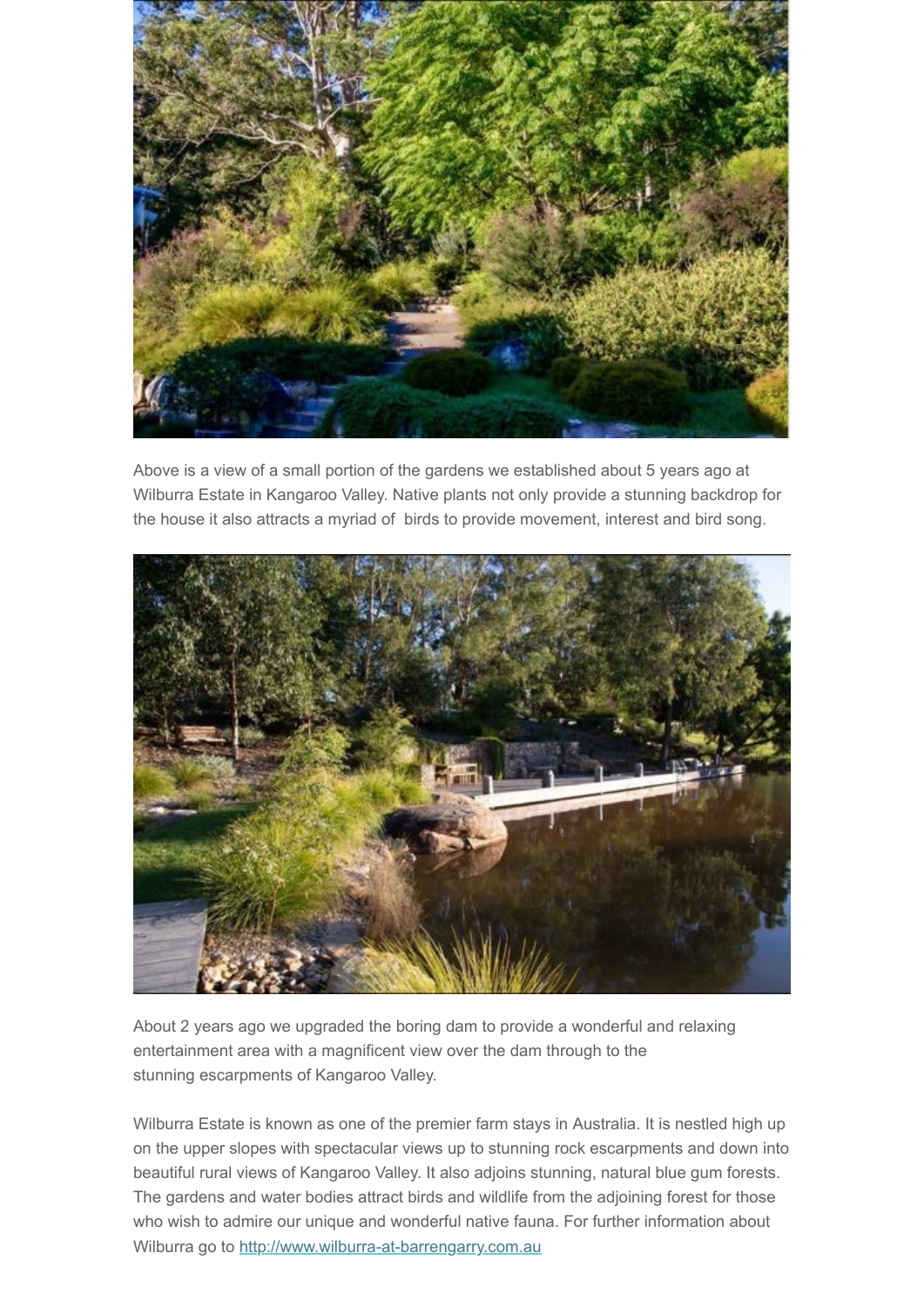

To help keep the water clean in the main dam we created two treatment ponds along with a relaxing walk down to the dam that is used for entertaining and swimming. Water is pumped up from the dam to the first pond using a solar pump. It is then gravity fed to the second pond via a rock lined man made creek and then down into the main dam. As the water trickles over the rocks it's oxygenated and nitrates and phosphates are removed from the water by the sedges that are planted in the watercourse and the ponds

Good design, quality plants, professional planting and exceptional aftercare produces results such as this after 2 years. What was once a boring dam has now been transported into a beautiful and relaxing landscape for the owners and their guests to enjoy. I hope people will be more inspired to use more native plants in their Southern Highland gardens and the broader landscape to enjoy the benefits of nature as well as providing nourishment for and revitalisation of the soul.

# **Plant of the Month**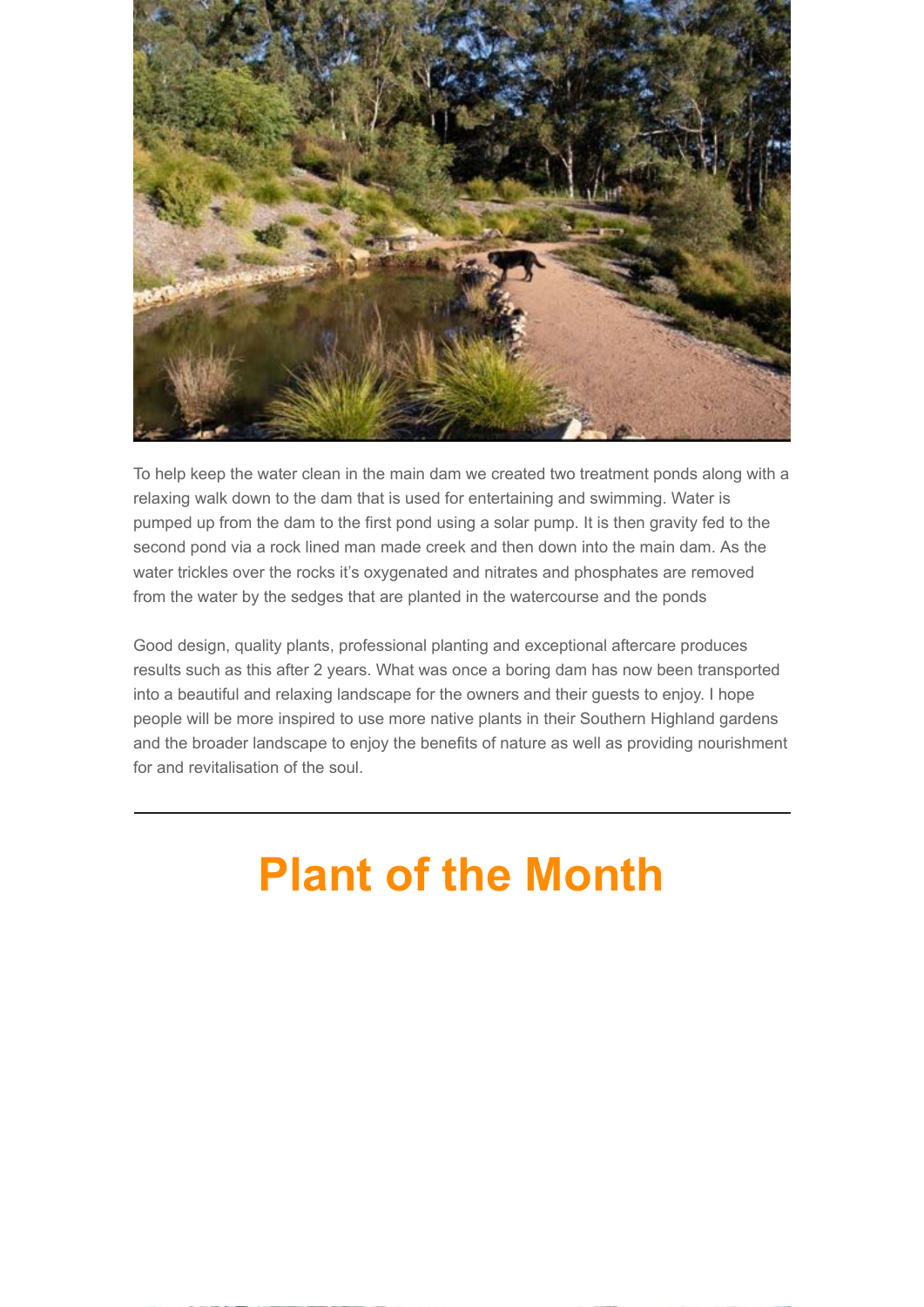

#### **Banksia Bird Song**

A stunning, compact growing Banksia with large flowers that age from golden yellow to a deep orange-red from autumn throughout winter and fine, dense dark green foliage. As the name suggests, this plant is ideal for attracting nectar feeding birds, along with bees and butterflies to the garden. A hybrid of Banksia spinulosa "Dwarf" and Banksia ericifolia "Golden Girl"

This plant is one of our new favourites for informal hedges that have a wow-factor. Naturally grows to 1-2m metres, but can be pruned after flowering to maintain a more compact habit if desired. This plant is a welcome addition to any garden that has a sunny position in well draining soils. This garden is only a few years old and was designed by our landscape designer for a low maintenance colourful garden that provides much joy to its owners.

## **Weed of the Month**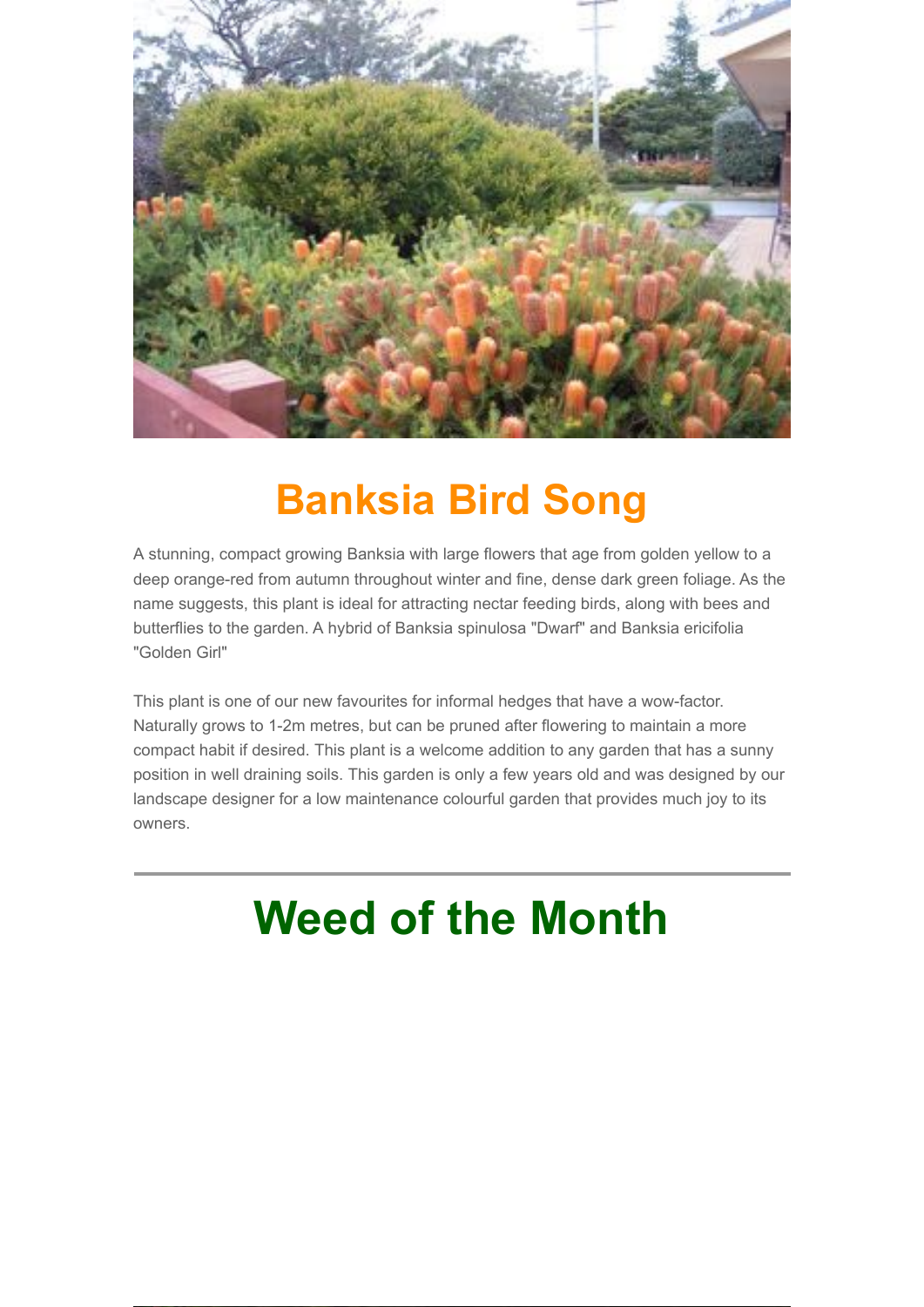

#### **Arum or Calla Lilly (***Zantedeschia aethiopica)*

Recognisable by the white, funnel shaped lily flower and dark green glossy leaves. Frequently used by the floral industry and in traditional exotic gardens, unfortunately it has become a garden escapee, spreading to natural areas.

It causes environmental damage by choking waterways and outcompeting native plants. It is highly toxic to humans, livestock and domestic pets. All parts of the plant, but especially the flower are poisonous, due to the presence of a mineral called Calcium oxalate. Consumption of the plant can cause:

- skin irritation
- irritation, burning and swelling of the mouth and throat leading to breathing issues
- nausea, vomiting and stomach pain
- shock and exhaustion
- death

Arum lily are often found in moist areas, such as waterways and creeks, wetlands, and bushland. They spread easily from both seed and plant parts. New plants can sprout from roots or root fragments, either in contaminated soil or by water.

References: Department of Primary Industries, NSW Weed Wise. *Arum Lily* (*Zantedeschia aethiopica*). https://weeds.dpi.nsw.gov.au/Weeds/ArumLily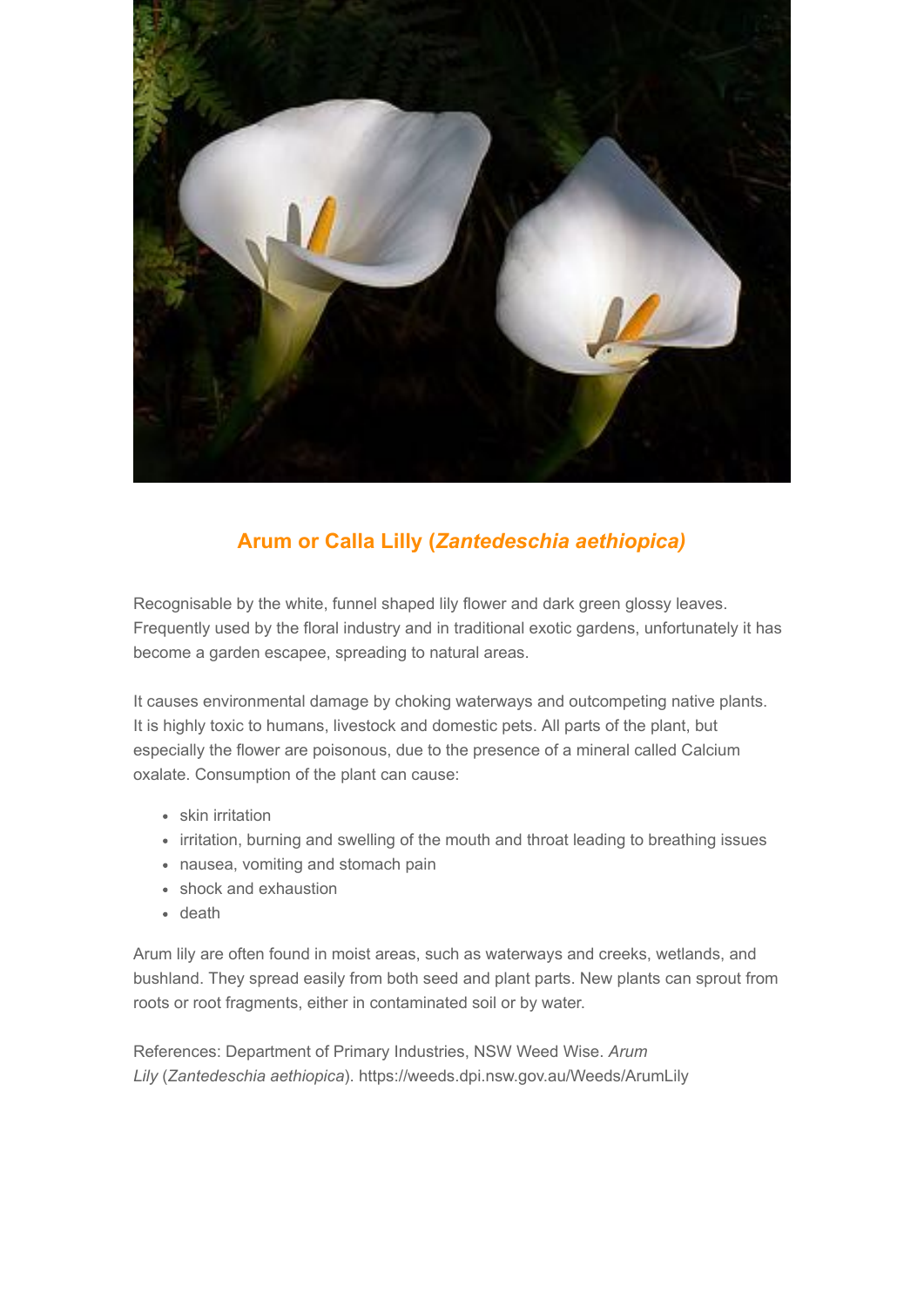

### **Wattle Day**



The above photo is the stunning Acacia vestita that is a small wattle growing to about 2.5- 3m tall suitable for well-drained sunny positions in home gardens or on the farm. The plant is also spectacular when not in flower as its weeping, triangular shaped, blue-green foliage provides great screening as well as contrast. It is also long lived and an excellent fire retardant plant.

The iconic green and gold of our Acacias (commonly known as Wattle) are a sign that winter is nearly over and spring is on the door step. Celebrated on September 1 (since 1910) Wattle Day is a time to celebrate our unique continent, its land, and its people. There are over 1350 species of Acacia worldwide with nearly 1000 of them found in Australia.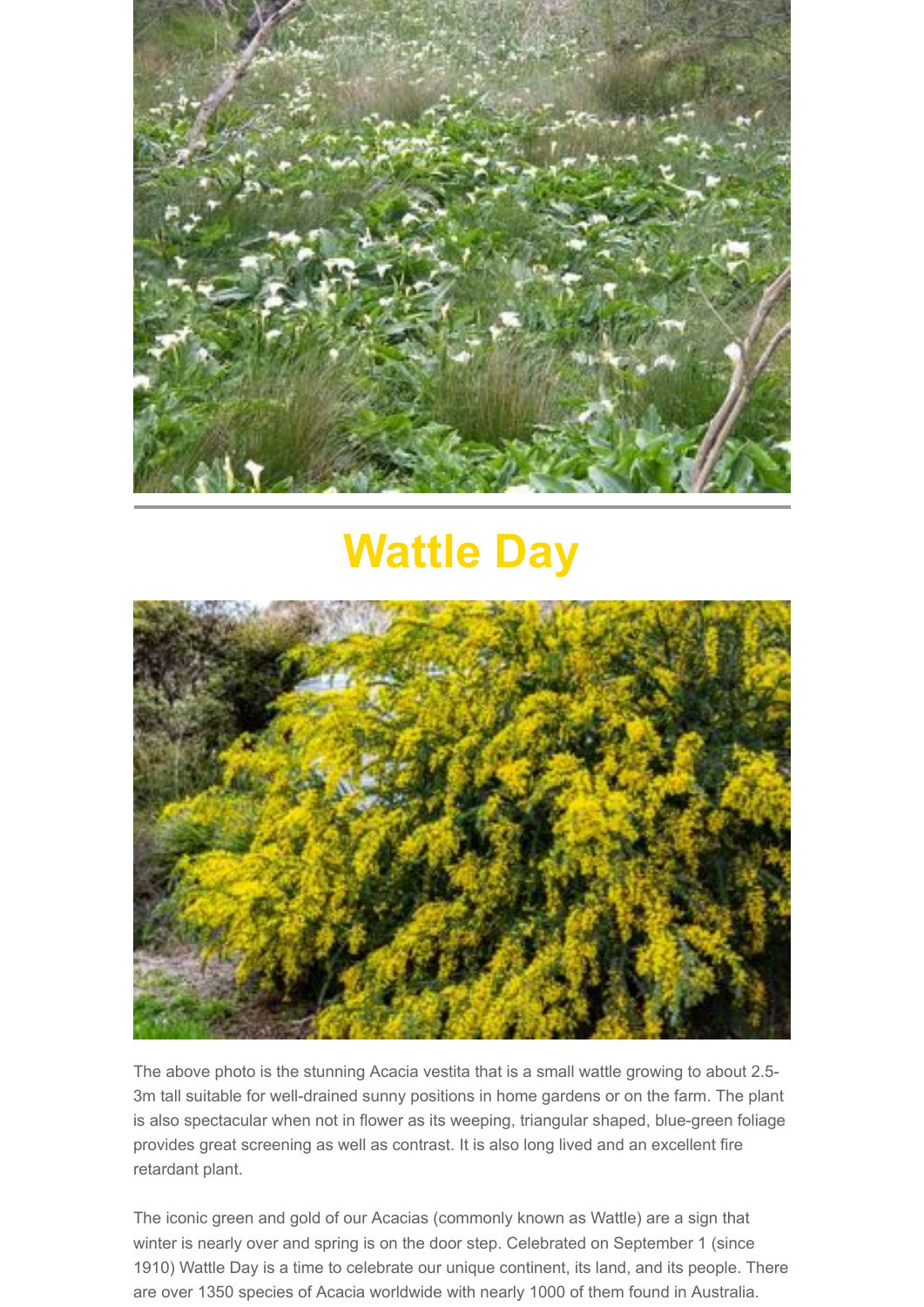With such an incredible variety of Acacias, there is one to be found flowering every day of the year, however the majority of our distinctive species have their flowering time at the end of winter and into early spring, which is why we celebrate Wattle Day when we do.

Wattles often get maligned as they are falsely accused as the cause of hay fever symptoms in early spring. However the poor wattle is innocent, as its pollen grains are too heavy to be carried along by the wind more than a few metres. The real culprits are grass pollens and pine trees, whose flowering cycles are much less visible. Black wattles (of which there are three) are also the cause of many people having a bias against this genus, as they are well known for the quick growth, short life span and their ability to fall on fences. They are however a great pioneer plant as well as excellent firewood trees due to their high carbon content and BTU rating (British Thermal Units). There are many wattles that are long lived, some living to over 400 years old (see more below about the stunning Blackwood tree).

There is a wattle suitable for every garden, whether you are after a quick growing screen, a feature tree , a stunning ornamental shrub or even a groundcover. Below are some of our favourites.

Acacia fimbriata Dwarf - a medium sized shrub with soft foliage and fabulous floral display Acacia Little Nugget - an extremely hardy small shrub with triangular foliage and stunning floral display Acacia Honey Bun - a small shrub with vibrant green, soft foliage Acacia covenyi Blue Bush - a small tree with blue green foliage Acacia vestita - a small tree with weeping foliage and bright yellow flowers Acacia melanoxylon - a fast growing, long lived, medium-sized tree with a variety of uses (see more below)









Some interesting facts about Acacias

- Many species don't have true leaves when mature. They instead have modified flattened stems called Phyllodes.

- The flowers don't have petals. The fluffy yellow bits are the stamens.
- The flowers are arranged in inflorescences either globular heads or cylindrical spikes.
- There can be over 130 individual flowers in an inflorescence.
- They have atmospheric nitrogen fixing properties
- The seeds of some wattles can be eaten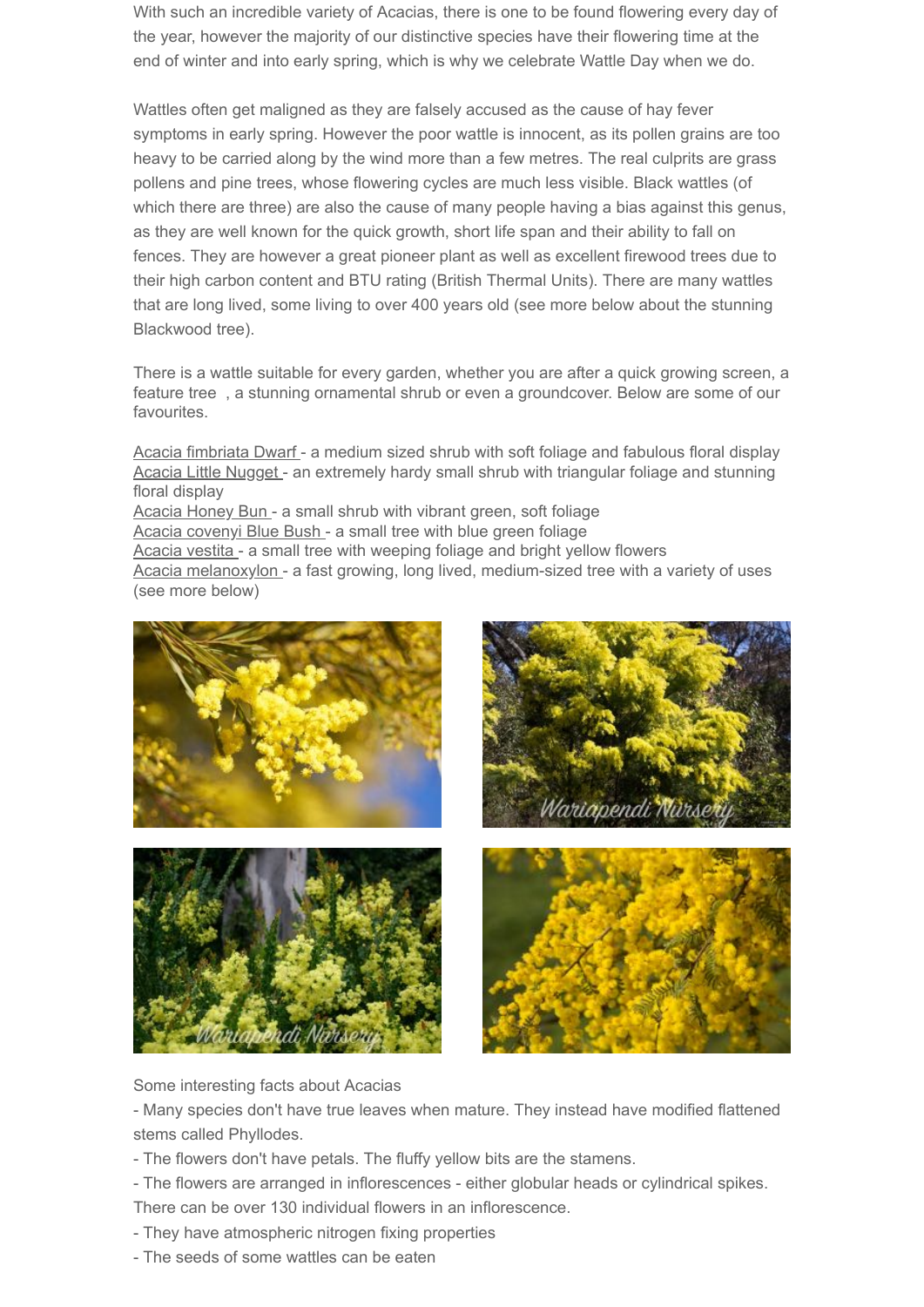- To germinate some Acacia seeds, they need to be treated with boiling water (to mimic a bushfire) or scarified



*Acacia melanoxylon*, commonly known as Blackwood, is a local wattle species which lives to be over 400 years old. It has immense landscape benefits planted either as a single tree with its broad oak-like canopy, which is ideal for shade and shelter for livestock or as a feature in the landscape; incorporated into windbreaks, for its quick growing and hardy nature; or grown in woodlots for its high quality timber used in furniture. The timber has been used extensively in Old Parliament House for panelling and doors. It is also fire resistant, so they are a useful tree to be planted in more fire-prone areas, where other more flammeable species are unsuitable.

## **Winter & Spring Colour**